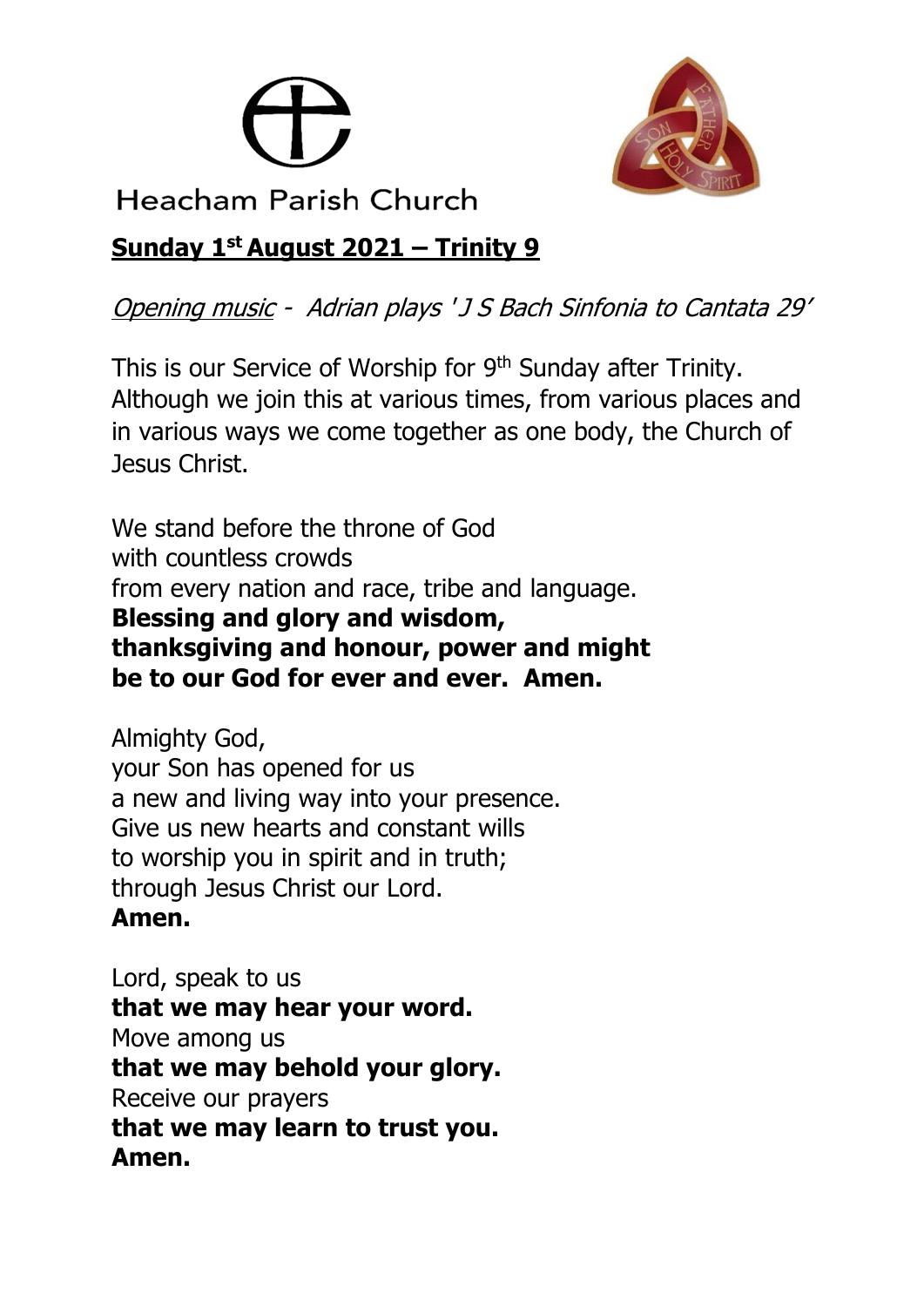## Song: **Be still for the presence of the Lord**

Be still, for the presence of the Lord, the Holy One, is here; come bow before Him now with reverence and fear: in Him no sin is found – we stand on holy ground. Be still, for the presence of the Lord, The Holy One is here.

Be still, for the glory of the Lord, is shining all around; He burns with holy fire, with splendour He is crowned: how awesome is the sight  $$ our radiant King of light! Be still, for the glory of the Lord is shining all around.

Be still, for the power of the Lord is moving in this place; He comes to cleanse and heal, to minister His grace – no work too hard for Him. In faith receive from Him. Be still, for the power of the Lord is moving in this place.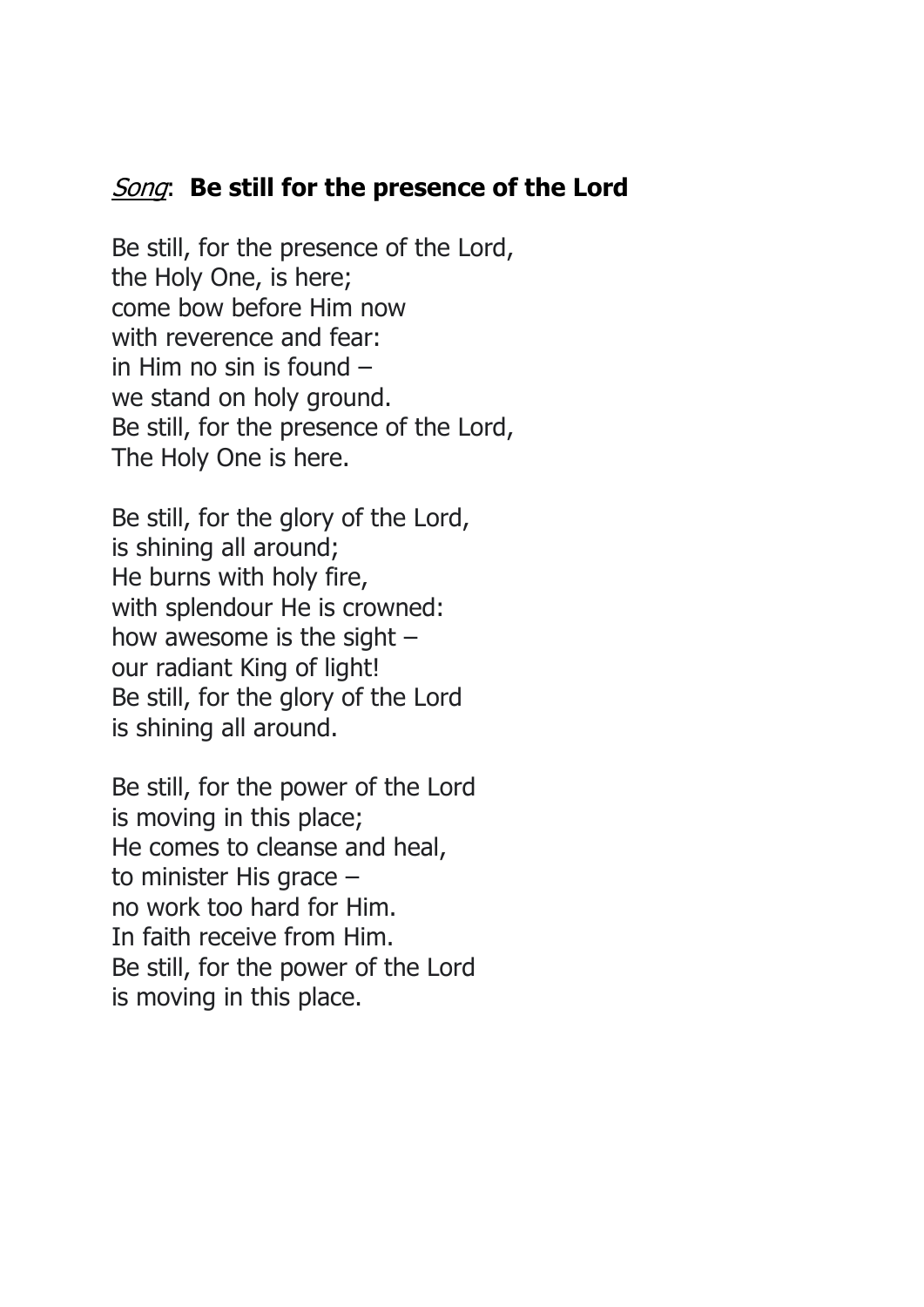### Prayers of penitence

Jesus saw the city and wept over it, because it did not recognise the time of God's coming. We confess our part in the self-centredness, blindness and sin of the life of our village.

Jesus Christ, risen Master and triumphant Lord, we come to you in sorrow for our sins, and confess to you our weakness and unbelief.

We have lived by our own strength, and not by the power of your resurrection. In your mercy, forgive us. **Lord, hear us and help us.**

We have lived by the light of our own eyes, as faithless and not believing. In your mercy, forgive us. **Lord, hear us and help us.**

We have lived for this world alone, and doubted our home in heaven. In your mercy, forgive us. **Lord, hear us and help us.**

May the God of love and power forgive us and free us from our sins, heal and strengthen us by his Spirit, and raise us to new life in Christ our Lord. Amen.

Bible reading **–** Ephesians 2: 11–12 read by Sue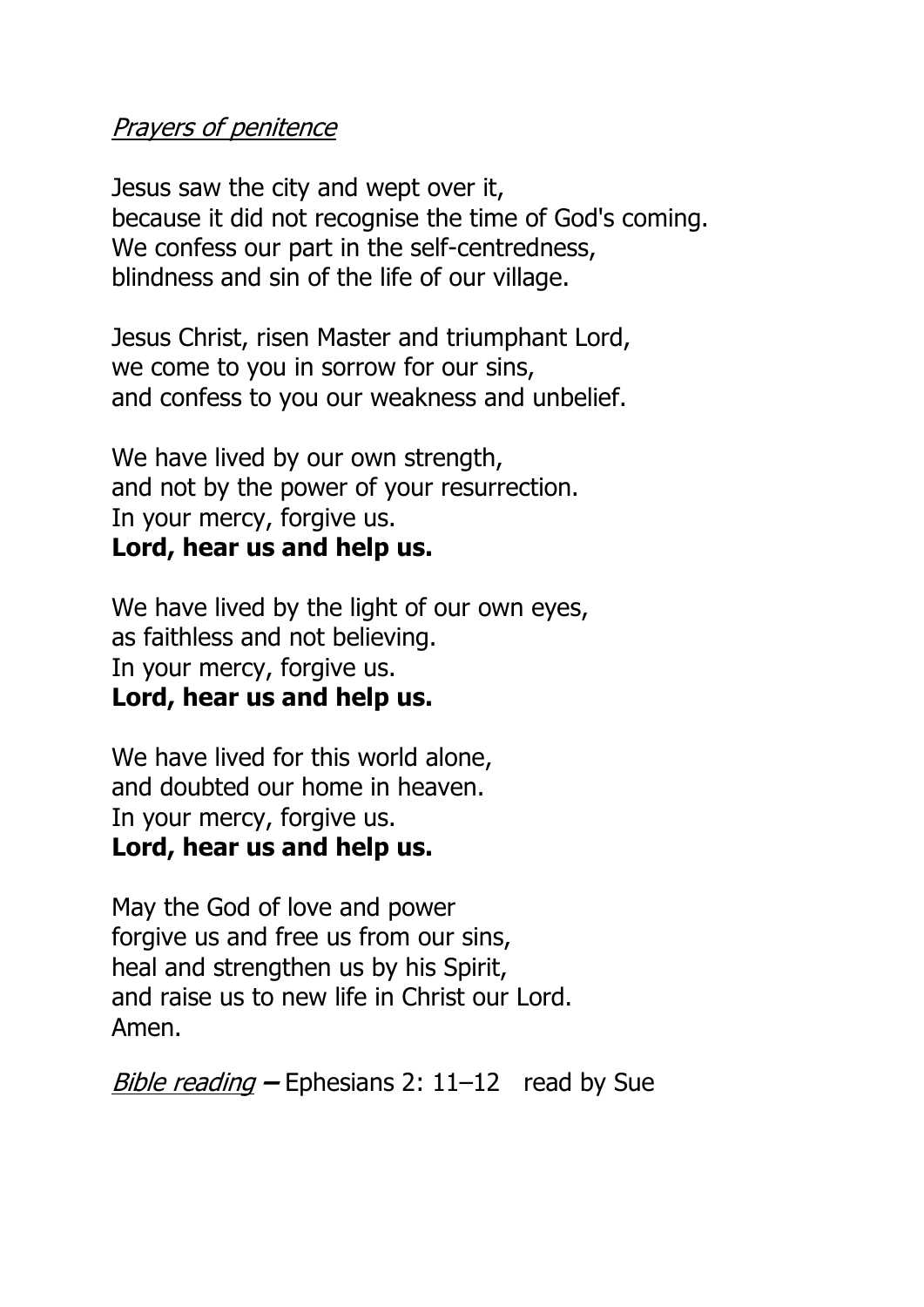A reflection - on these verses by Peter

Plastic interlocking blocks called Lego began to be made in the late 1940's. I understand that the largest Lego structure ever built is a version of Tower Bridge in London. This was created to promote the new Land Rover. It stands over 40ft tall and is made up of almost six million blocks.

In verses 19 -22 of our reading Paul uses the imagery of a building to refer to the Christian community. "Church: it's a people thing", to adapt a familiar slogan. But the point being made here is that the people of God are not simply a group of isolated individuals but, like Lego blocks, designed to fit together, to be the corporate body of Christ here on earth. We are "being built together" (verse 22). We could say, "Church: it's a building thing", but that would be to use metaphorical language which is what is happening not only here but also in 1 Peter 2: 4-8 where believers are referred to as "living stones" being built into a "spiritual house". In both passages Old Testament temple imagery is being drawn on to emphasise the fact that throughout history every Christian believer is part of a community of faith. Christ is referred to as the "cornerstone" in Ephesians  $2 - 20$  and 1 Peter 2:6. The cornerstone is the most significant stone in any building. It determines its design and orientation. In 1 Corinthians 3:16 Paul tells his hearers: "Don't you know that you yourselves are God's temple and that God's Spirit lives in you?" and in 2 Corinthians 6:12 he says, "We are the temple of the living God".

The Old Testament Temple was built to provide a place of meeting, as was the tabernacle that was carried about in the wilderness. Now God's Temple is His church, the community of believers in every place, in whom the Holy Spirit dwells, and all of us are essential building blocks. We are "joined together", we are told in verse 21, in the building which "rises to become a holy temple in the Lord". The emphasis here is of a building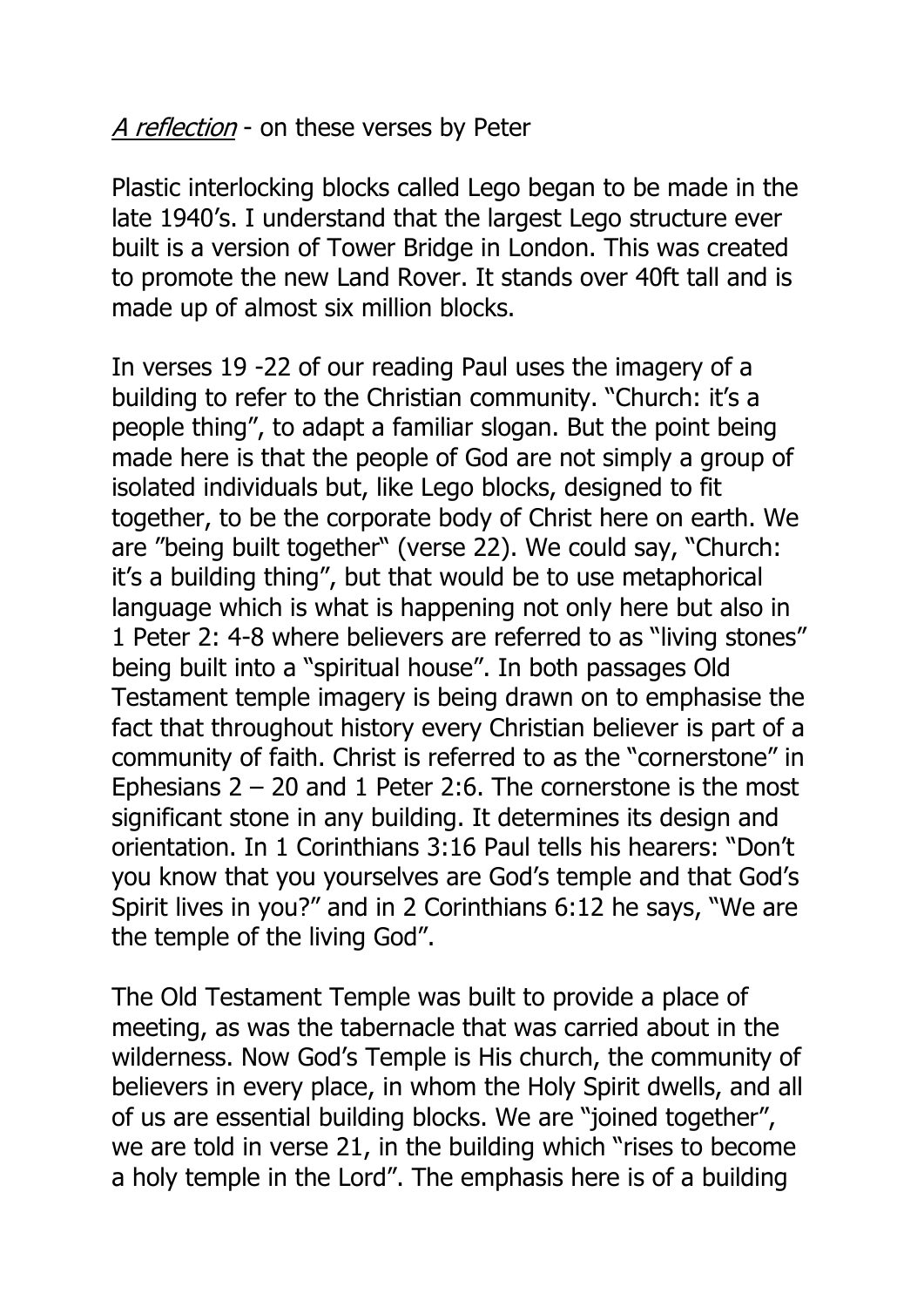under construction which gives us the sense of the continuous growth of the Church.

"Church: it's a people thing". The Greek word for church in the New Testament is "ekklesia" which literally means "those who are called out". From what are we called out? 1 Peter 2:9 tells us we have been "called out of darkness into his wonderful light". As Christians we are part of a supportive and encouraging community. We are not meant to live in isolation as a Christian. We need support and encouragement as we live out our faith, particularly as we encounter a society where many are indifferent and in some cases hostile to our beliefs. We are called out in order to share the good news of God's grace with others. C S Lewis once said that "the one really adequate instrument for learning about God is the Christian community". That could also be said of our calling, as expressed in the Book of Common Prayer Baptism service, "not to be ashamed to confess the faith of Christ crucified, and to manfully fight under his banner, against sin, the world, and the devil; and to continue Christ's faithful soldier and servant unto (your) life's end".

#### Affirmation of faith

We say together in faith **Holy, holy, holy is the Lord God almighty, who was, and is, and is to come.**

We believe in God the Father, who created all things: **For by his will they were created and have their being.**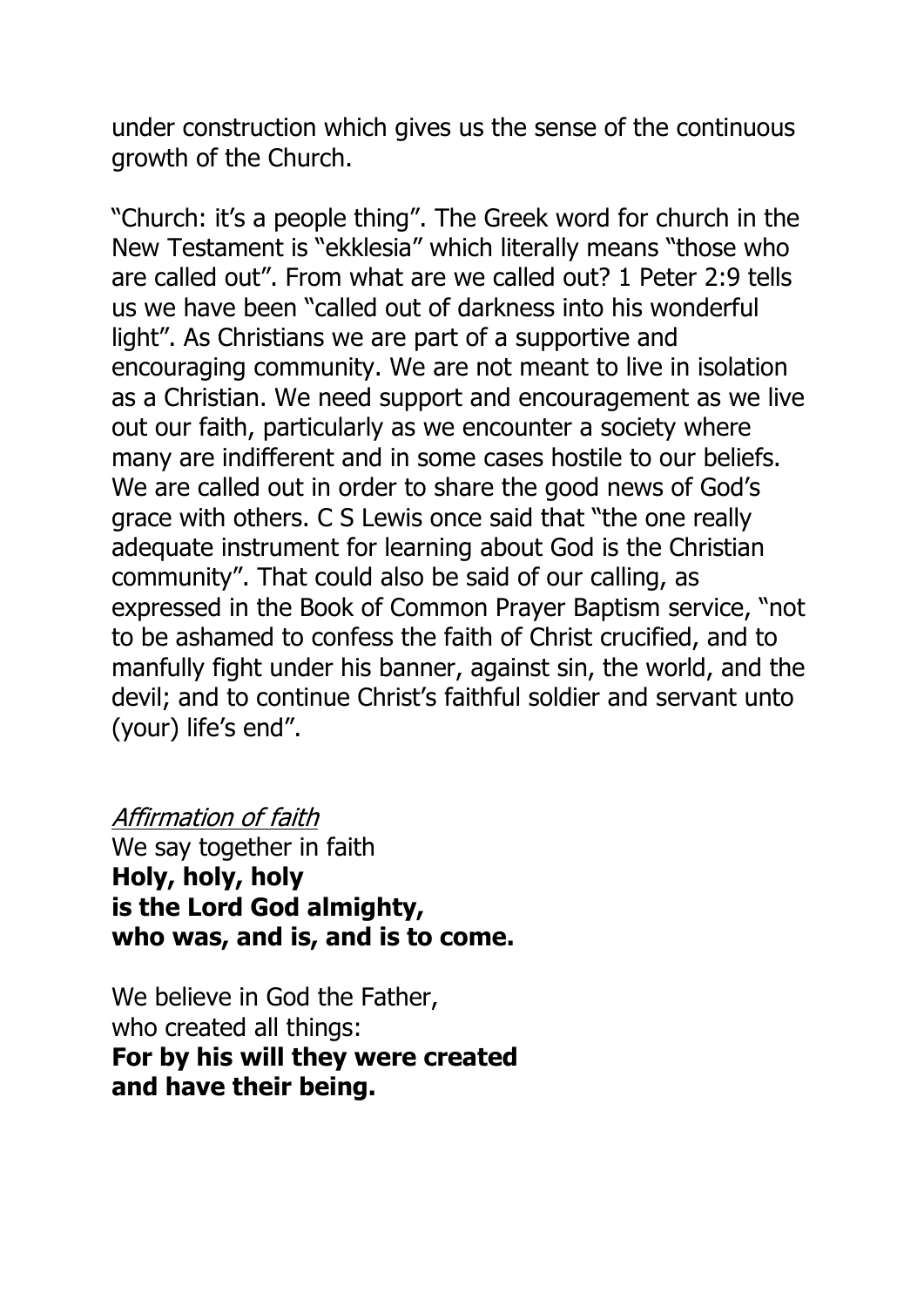We believe in God the Son, who was slain: **For with his blood, he purchased us for God, from every tribe and language, from every people and nation.**

We believe in God the Holy Spirit: **The Spirit and the Bride say, 'Come!' Even so come, Lord Jesus! Amen.**

Song: **The Church's one foundation**

Played and sung by Hilary & Lesley

The Church's one foundation is Jesus Christ our Lord: she is His new creation by water and the word; from heaven He came and sought her to be His holy bride; with His own blood He bought her, and for her life He died.

Elect from every nation, yet one o'er all the earth, her charter of salvation one Lord, one faith, one birth, one holy name she blesses, partakes one holy food, and to one hope she presses, with every grace endued.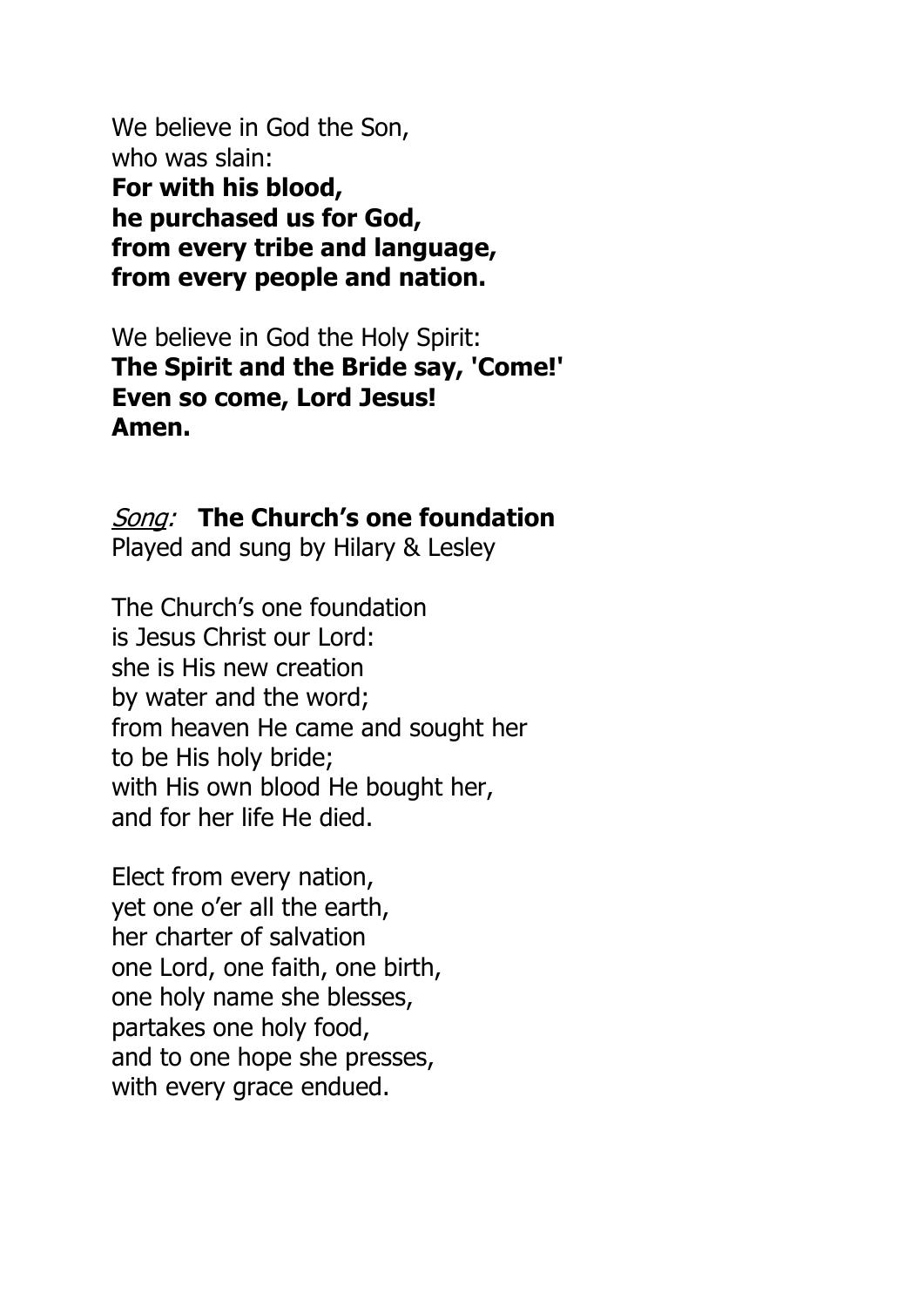Though with a scornful wonder men see her sore oppressed, by schisms rent asunder by heresies distressed; yet saints their watch are keeping, their cry goes up: 'How long?' and soon the night of weeping shall be the morn of song.

Mid toil and tribulation, and tumult of her war, she waits the consummation of peace for evermore; till with the vision glorious her longing eyes are blest, and the great Church victorious shall be the Church at rest.

Yet she on earth hath union with God the Three-in-one, and mystic sweet communion with those whose rest is won. O happy ones and holy! Lord, give us grace that we, like them, the meek and lowly, on high may dwell with Thee.

### Prayers of Intercession led by Veronica

Almighty God, our loving heavenly Father, we thank you that we can bring our prayers to you; not only our needs, but also to give you our praise and thanks.

We offer our humble and grateful thanks for your blessing on our tower restoration project; that the work is being completed successfully and the costs are being met. We thank you Lord,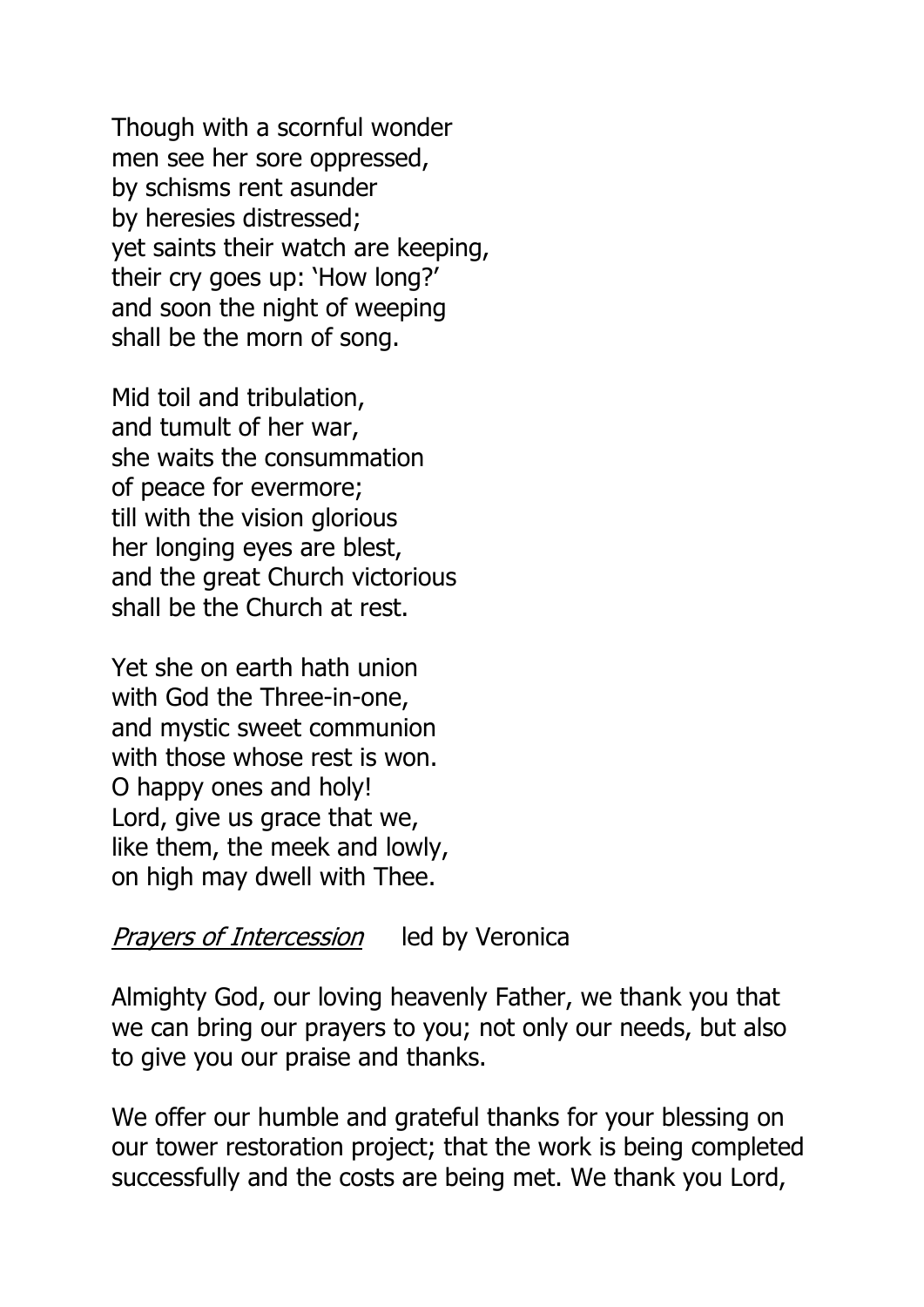for the privilege of being able to worship you in this beautiful and historic building. We praise you for the skills of the tradesmen involved. We thank you for touching the hearts of everyone who has contributed towards the appeal, with both donations and prayers; and we praise you for bringing here Liz and Keith who have spent many hours co-ordinating all the work and people involved.

We pray Lord that we will be worthy of all your goodness to us and that we will continue to serve you with all that we are. Lord, in your mercy, **hear our prayer**.

We praise you Father for this beautiful area in which we live, and we pray for all the holidaymakers and visitors who come to share it with us during the summer. We pray for their travelling mercies, for kind weather and for their rest, safety, and enjoyment. We pray for all the local businesses who are struggling after lockdown, that they will have a good season. We pray also Lord for the emergency services associated with the seaside; for lifeguards, for lifeboat crews, the coastguard and air-sea rescue.

Lord, in your mercy, **hear our prayer**.

Heavenly Father, at this mid-point in the year we pray for the work of our tithe charities; for Nelson's Journey who have been visiting schools to make their services more widely known; for the King's Lynn Night Shelter preparing for this winter, and we pray they will be able to offer hospitality to more guests this year without such severe restrictions; for the Goodman family, for Andrew trying hard to learn Burmese in order to preach and for the situation in Myanmar with families having to escape to the jungle to hide from the military; for Tansen hospital, busy treating Covid patients during their second wave and struggling to produce enough oxygen for all the hospital's needs; for Transaid, using bicycle ambulances to deliver patients with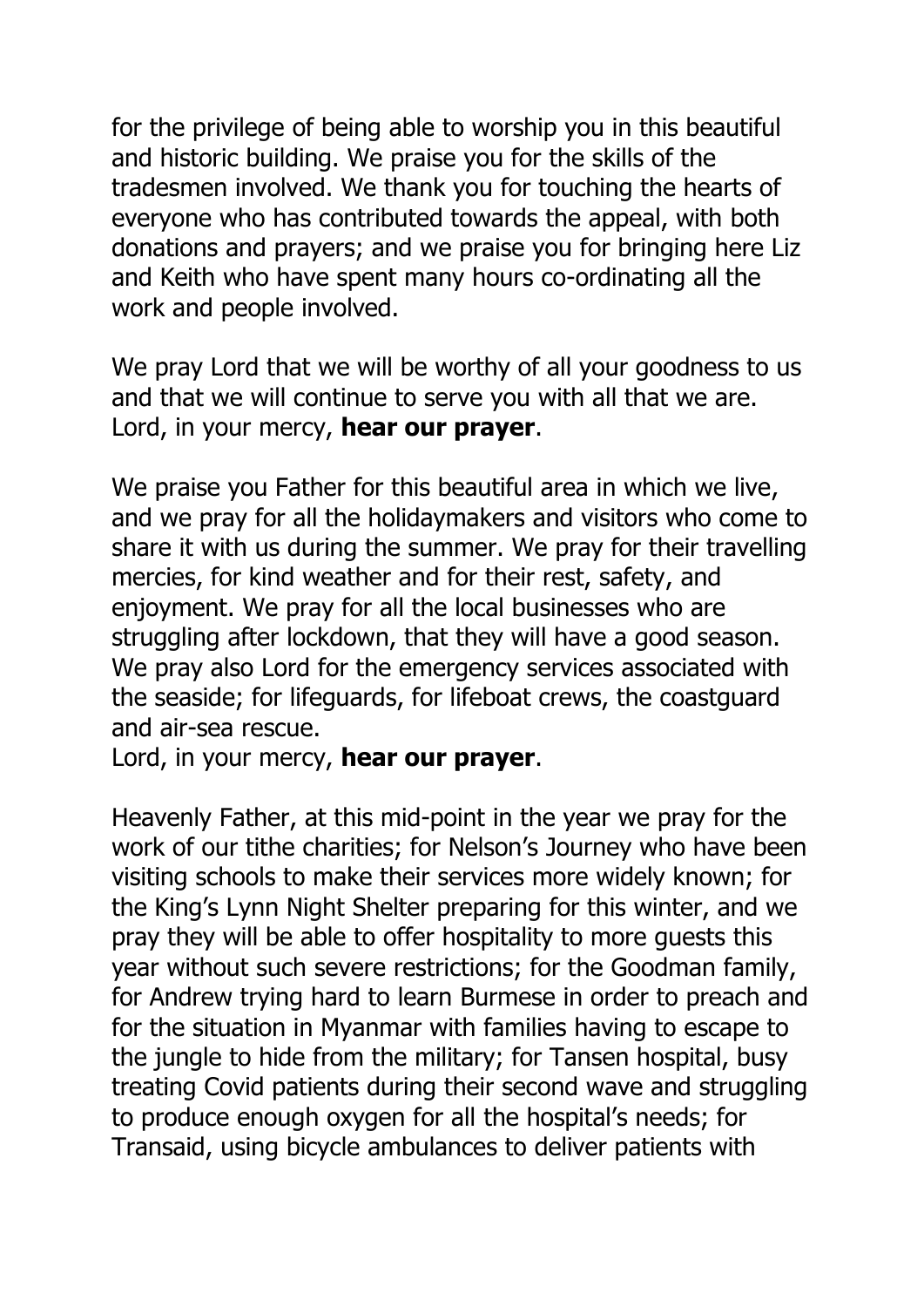Covid and severe malaria to hospital; and for CAP working to help people manage their debt.

We thank you for all that these charities provide and the dedication of their staff. We pray that they will get all the resources they need, and we thank you Father also for the response of companies and corporations donating very large sums to make up the shortfall in overseas aid brought about by recent government decisions.

Lord, in your mercy, **hear our prayer**.

We pray Father for our police force as they face daily abuse and antagonism, and for all the medical services who are under extreme pressure at the present time, that you will give them all the strength and energy they need.

We pray Lord that the Covid infection rate will continue to fall and that people will show common sense and consideration for others as we mix more freely.

We thank you that the government has made another 9 million vaccines available to poorer countries through COVAX. We thank you Father for your guidance as we prepare to return gently to a more 'normal' type of church service following restrictions and we ask for your patience as matters progress over the coming weeks.

Lord, in your mercy, **hear our prayer**.

Loving Lord, we pray for all those we know in need of your healing and loving touch. We pray especially for Veronica, Simon, and Kaitlyn that you will give them your strength and peace and they will know your love and comfort in the weeks ahead.

In a moment of silence, we bring our friends and loved ones before you now……….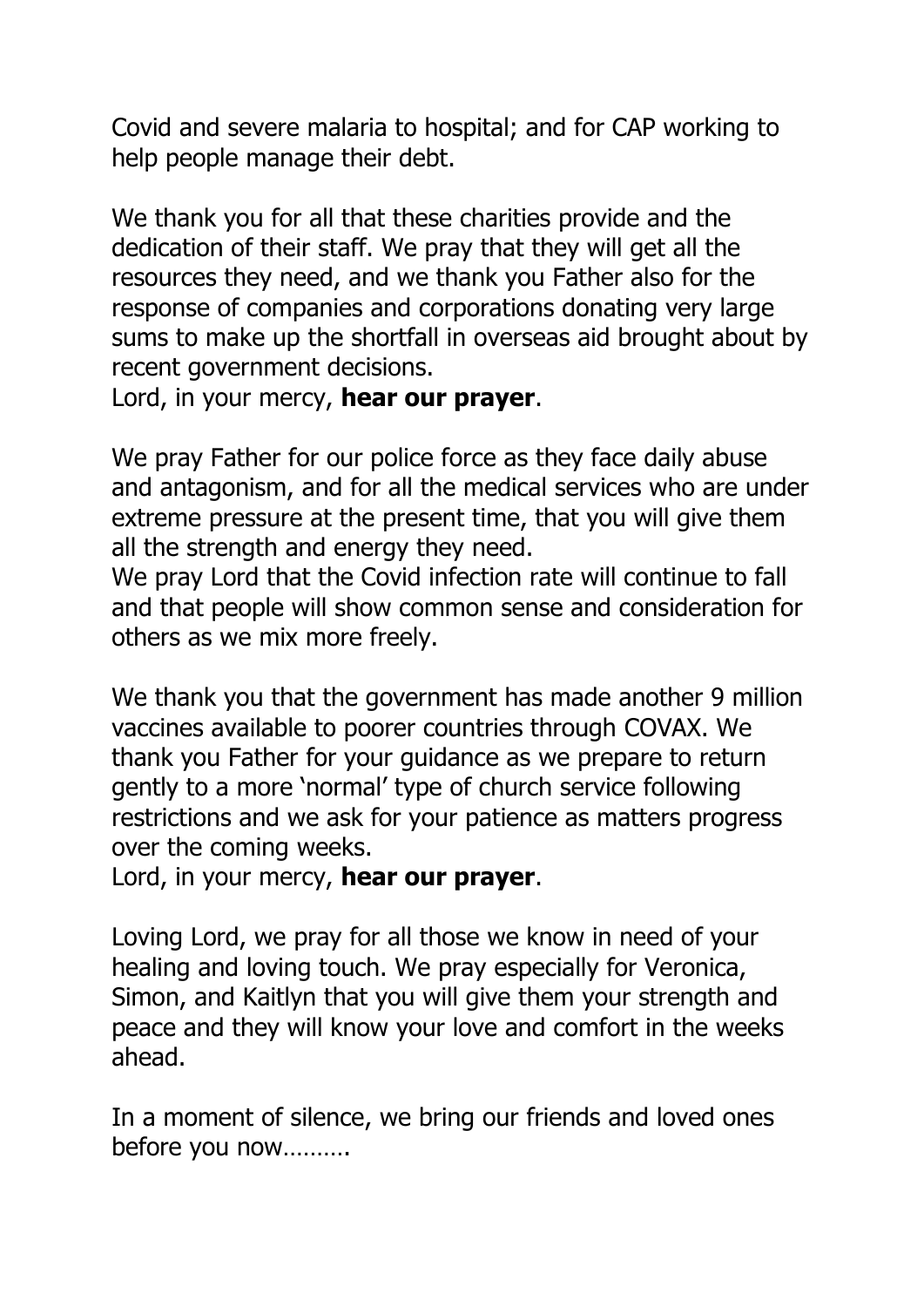And we thank you Lord for answered prayer, for those who have received healing and restored health.

And we pray for ourselves; may we be joyful in hope, patient in affliction and faithful in prayer.

## **Merciful Father, accept these prayers for the sake of your son, our Saviour, Jesus Christ Amen**

The Lord's prayer

## Collect for today

Almighty God, who sent your Holy Spirit to be the life and light of your Church: open our hearts to the riches of your grace, that we may bring forth the fruit of the Spirit in love and joy and peace; through Jesus Christ your Son our Lord, who is alive and reigns with you, in the unity of the Holy Spirit, one God, now and for ever. **Amen.**

#### Closing prayers

See what love the Father has given us, **that we should be called the children of God.** You are my sons and daughters, this day I have begotten you. **See what love the Father has given us.**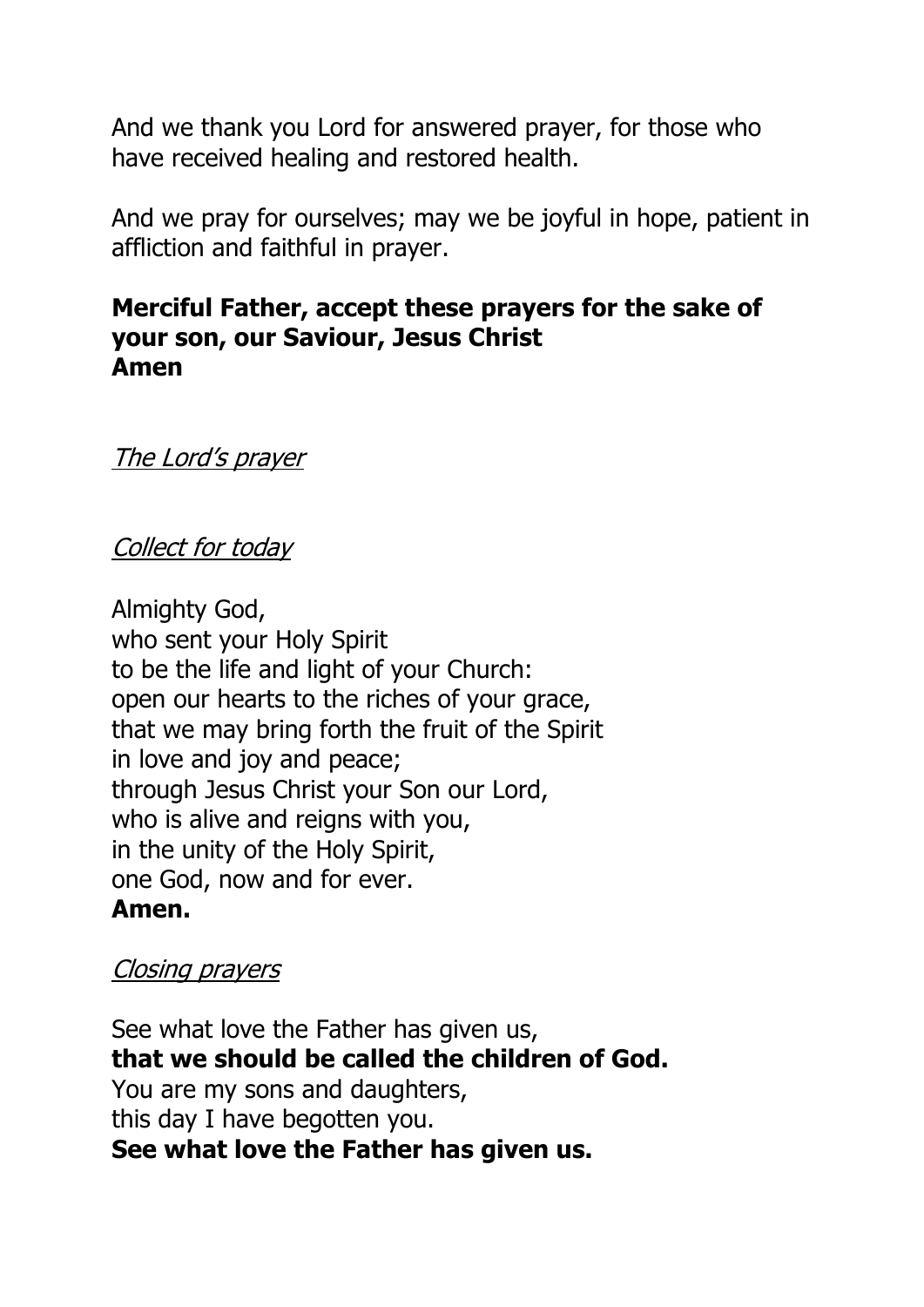As many as received him, to them he gave power to become the children of God. **See what love the Father has given us.** Glory to the Father and to the Son and to the Holy Spirit.

**See what love the Father has given us, that we should be called the children of God.**

Draw your Church together, O God, into one great company of disciples, together following our Lord Jesus Christ into every walk of life, together serving him in his mission to the world, and together witnessing to his love on every continent and island.

# **God of our pilgrimage, you have led us to the living water: refresh and sustain us as we go forward on our journey, in the name of Jesus Christ our Lord.**

To him who is able to keep us from falling and to present us without blemish before the presence of his glory with rejoicing, to the only God, our Saviour through Jesus Christ our Lord, be glory, majesty, dominion and authority, before all time and now and for ever. **Amen.**

Closing music – Adrian plays 'Allegro from Suite in D' arranged by John Stanley

\*\*\*\*\*\*\*\*\*\*\*\*\*\*\*\*\*\*\*\*\*\*\*\*\*\*\*\*\*\*